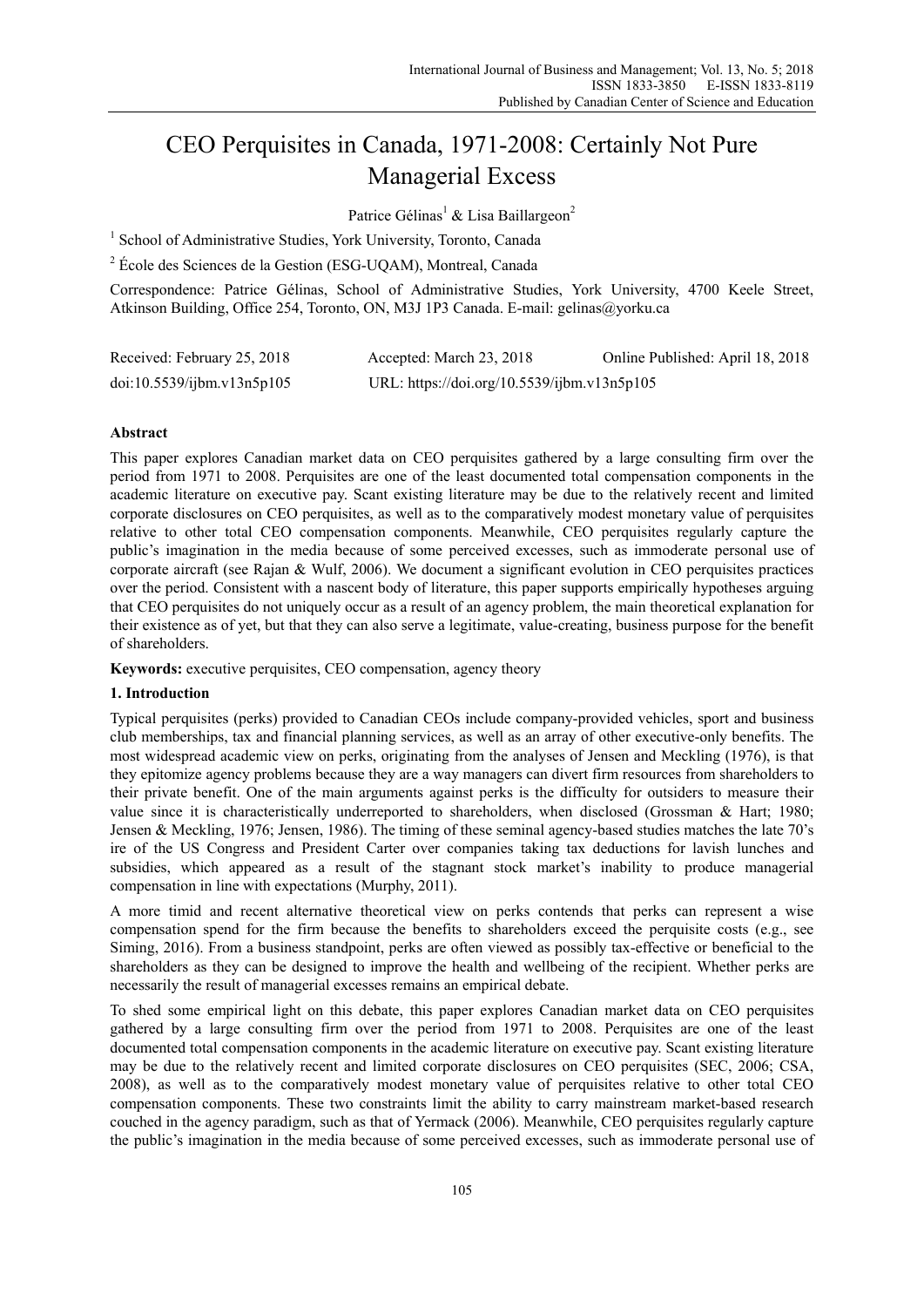corporate aircraft (Rajan & Wulf, 2006). The objectives of this paper are therefore to provide an explorative historical account of the evolution of CEO perquisites practices in Canada over the period 1971-2008, and to assess whether perks are uniquely the product of agency problems or if they can also be wise compensation investments made by, or on behalf of, shareholders.

#### **2. Literature Review and Hypotheses**

The widespread agency-based theoretical view on perks can be traced back to Jensen and Meckling (1976), Fama (1980), and Jensen (1986), who all contend that perks can be explained by the ability of managers to extract resources from the firm for their private benefit. Alternative views are that perks can be a wise compensation investment either because they have a perceived value which far exceeds their cost or because they are a tax-effective compensation vehicle (see Rajan & Wulf, 2005; Siming, 2016). Andrews & al. (2009) even argue that good practices relative to perks are important to reduce the agency problem.

The empirical literature on CEO perquisites practices in Canada is quite limited while literature on executive compensation is richly documented (e.g., Craighead, Magnan & Thorne, 2004; Gélinas, Magnan & St-Onge, 2009; Magnan St-Onge & Thorne, 1996; Zhou 1999 & 2000; Zhou & Swan, 2003). Recent and limited disclosure related to perquisites may explain the scarcity. It is only in 2006 that the Security and Exchange Commission (SEC) proposed amendments in order to upgrade transparency on the current disclosure on benefits and perquisites which would be required for firms to comply in 2007 (Note 1). An entirely new disclosure section called "Compensation Discussion and Analysis" ("CD&A") would be then required. In summary:

*"The SEC's new disclosure rules forced companies to provide an unprecedented amount of detail on the nature and value of executive benefits and perquisites in 2007, and, as a result, executive perquisites remain in the spotlight."* (Equilar, 2007:2)

## Further,

*"SEC indicated that a reportable perquisite confers on an executive a direct or indirect benefit with a personal aspect, is not directly related to the performance of the executive's duties, and is generally not offered to all employees."* (Liu & Yin, 2011)

Few studies found before 2006 on perquisites regulation in United States are mainly analyzing the impact of SEC 1978 disclosure regulation on management perquisites (McGarhan, 1988). The studies explore the shift from perquisites to monetary benefits following the new regulation while not eliminating perks. From 2006, literature found on perquisites mainly focuses on perks' effects on firm value. Yermack (2006), for instance, focused on the uncovering mismanagements of perks and its detrimental consequences on the value of the firm through an analysis of the use of corporate jets by business executives, a relatively rare and expensive perk which makes the generalizability of findings questionable.

In Canada, literature on perquisites is even more limited than it is in the US. The new Canadian rules on perquisites disclosure was adopted by the Canadian Securities Administrators (CSA) in September 2008 following the 2006 changes in the US, with some dissimilarity (MacDougall & Lurie, 2008). In terms of perquisites,

*"The executive compensation disclosure rules now include guidance on the determination and valuation of perquisites for reporting purposes. A benefit that is integrally and directly related to the performance of the executive's duties is not a perquisite even if it provides some personal benefit. However, if the benefit is not integrally and directly related to the performance of the executive's duties, it is a perquisite unless (i) there is no direct or indirect personal benefit or (ii) it is generally available on a non-discriminatory basis to all employees. The de minimus threshold for determining when perquisite disclosure may be omitted from the Summary Compensation Table has been reduced to the lower of Cdn\$50,000 and 10% of total salary from the lower of Cdn\$50,000 and 10% of total salary plus bonus."* (MacDougall & Lurie, 2008)

The somewhat limited academic literature on perquisites and the evolution of disclosure regulation make it unambiguous that there have been excesses as predicted by the agency theory. However, the persistence of perquisites as a regular component of total CEO compensation despite regulation to curb excesses suggests implicitly that some perquisites serve a legitimate business purpose. Siming (2016) suggests that one of those possible purposes is that perquisites convey status cheaply. Hence the following hypothesis:

H1: CEO perquisites offered in Canada can function as a status-conveying signal representing a relatively modest cost to the company relative to the compensatory value perceived by the CEO.

Also consistent with the literature, we believe there is a possibility of identifying perquisites which can clearly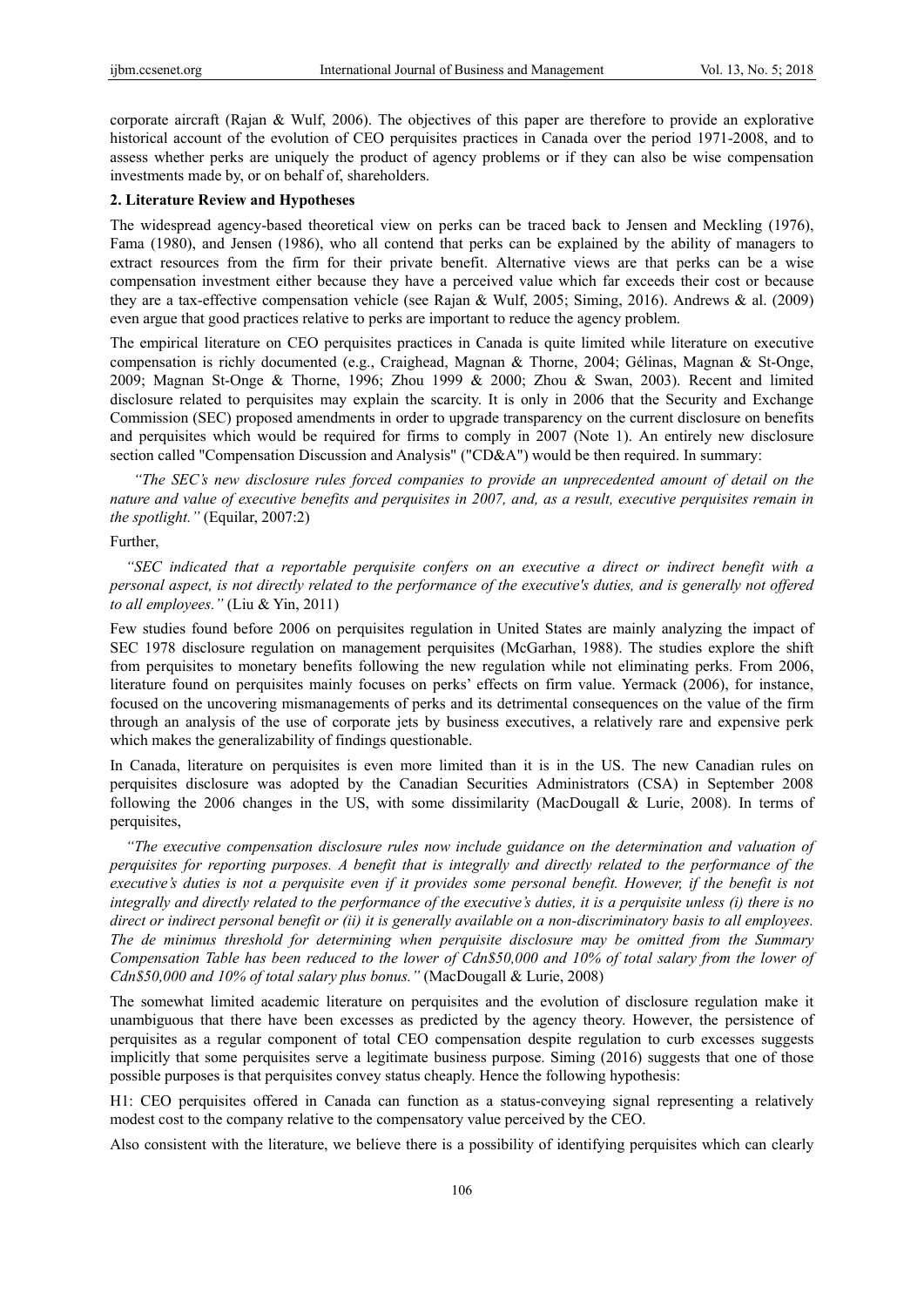be identified as productivity enhancers and be discarded as the outcome of agency failures due either to their limited appeal or monetary value. Consequently, we hypothesize that:

H2: CEO perquisites offered in Canada can function as a value-adding productivity enabler.

Finally, the evolution of disclosure regulation leads one to believe that boards of directors became far more aware of their obligation to manage perquisites responsibly over time. This would have led to reducing the uncertainty regarding the value of perquisites provided to executives. We consequently hypothesize:

H3: The compensatory value of CEO perquisites in Canada has been managed increasingly tightly by boards of directors over time.

### **3. Data Source and Method**

The 2008 disclosure rules on perquisites were made effective in Canada the same year our database ends. Our study consequently explores perquisite practices pre-dating the 2008 changes in Canadian disclosure regulation which has made the value of perquisites over a threshold disclosable to the public.

Our database also includes data which predates the US 1978 Disclosure Rules on executive compensation. It is important because the US 1978 Disclosure Rules almost certainly had an effect on the practices of companies in our database because many of them were Canadian branches of multinational US corporations (e.g., Canadian General Electric Co. Ltd.). Indeed, it is almost certain that perk policies at the parent organization had an important influence on the practices of foreign subsidiaries.

We analyze the prevalence of CEO perquisites in Canada over the studied period, as reported in the annual executive compensation survey report of a large and reputable consulting firm. This source is unique and unavailable to the public. The 38-year span of the study provides a unique longitudinal view of the survey-based information available to boards of directors when making executive perquisite decisions.

#### **4. Methodology**

From a methodological standpoint, we started this explorative research with an intrusive scan of the evolution of perquisites prevalence in Canada over the years. We gathered statistics on perquisites from market data published in the annual Canadian executive compensation survey of a large and reputable consultancy firm from 1971 to 2008. This source is unique and unavailable to the public. For each year, we recorded all available data on the perquisites categories and the changes over time as well as the percentage of CEOs benefiting from each form of compensation. Prevalence by organizational size was also possible starting from the 1990s'.



One non-negligible weakness of the data source base is that we do not have access to company-specific perquisite practices, but rather only to prevalence data and, from 2001 and on, statistics on the value of perks. Consequently, the span of analyses we can perform is far more limited. Nevertheless, our analytical strategy to accept or reject our hypotheses is to find, within the available dataset, as much information as possible which unambiguously supports our hypotheses while being implausible with rival hypotheses. Table 1 summarizes the information on CEO perquisites made available to us for years 1971 to 2008.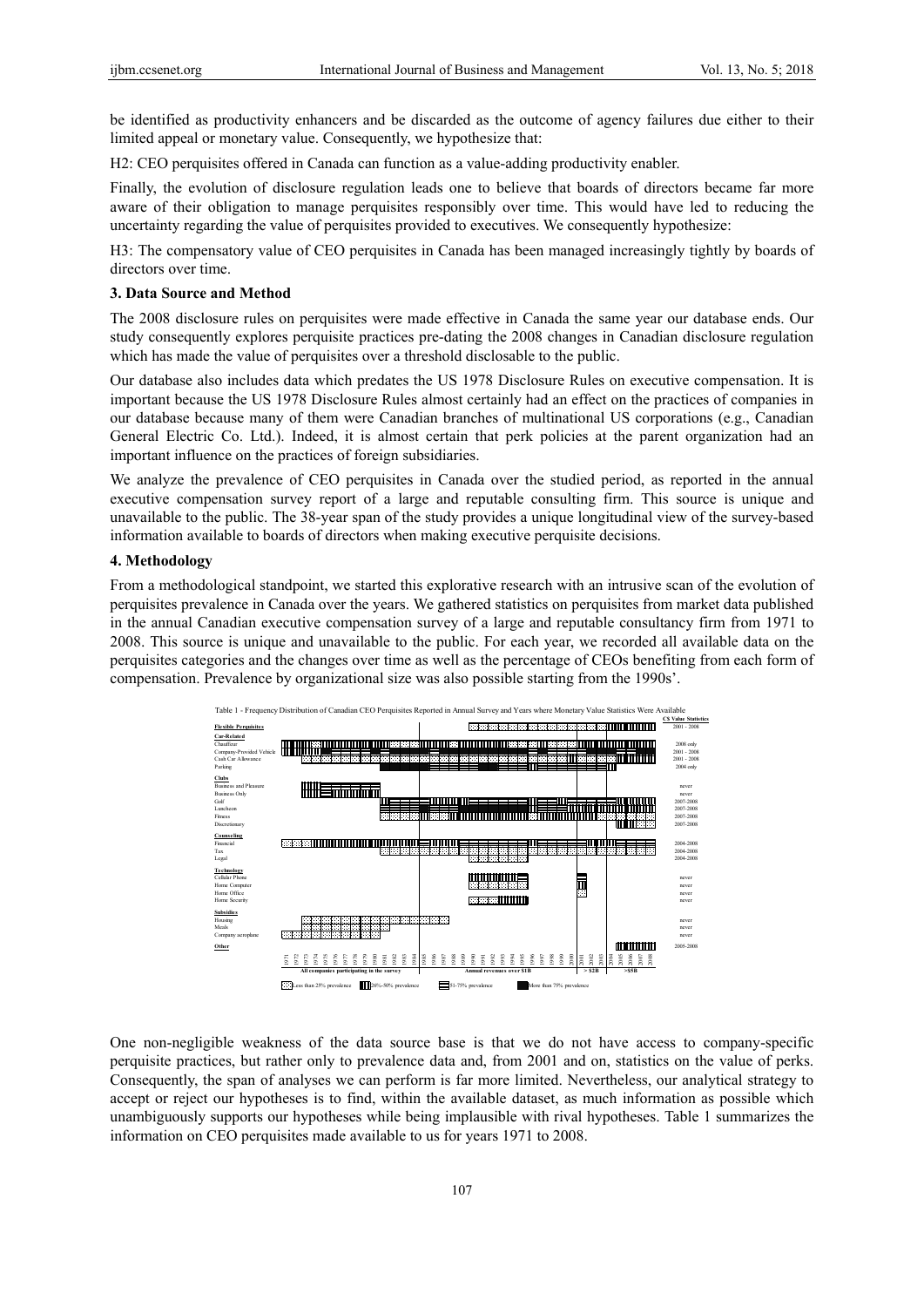#### **5. Findings**

Table 1 shows that the list of perquisites offered over time has evolved. While some CEO perquisites have ceased to be prevalent enough to be recorded over time, such as subsidized meals, subsidized housing and sabbatical leaves, new forms of perquisites have emerged over time, such as flexible perquisites and tax counseling. Car perquisites, clubs and financial planning were reported throughout the studied period. Finally, some technology-related perquisites such as cell phone, home computer and home security came and went as those technologies ceased to represent executive privileges.

# *5.1 Consistent with H1*

To find support for H1, we should observe prevalence of perquisites of modest or negligible monetary value and which are generally available exclusively to senior executives and not to the "common worker". A persistent perk fitting these criteria is the company parking. It can be argued that company-provided reserved parking spots serve a business purpose, as they can ensure the CEO wastes no time looking for a parking spot, or that they reflect a misappropriation of company resources. However, these views would not be totally consistent with the quite widespread practice of making individualized reserved parking spots very ostensibly identified and with the executives' names, with the proximity to the main entrance consistent with the hierarchical rank of the beneficiary. In many cases, such as when the employer owns a parking lot, the reservation of specific spaces for the senior leadership team comes at no additional cost while it communicates the organizational hierarchy to all workers and visitors. We conclude that the persistence of company-provided parking perquisites through all years the survey recorded this perquisite provides support for H1. See Morand and Merriman (2011) for a theoretical explanation of the diminishing prevalence of such differential perquisites, also observable in Table 1.

A similar analysis can be made of the company-provided cellular phone in the early 90s. Whereas it may certainly have served a business purpose, it was also very ostensible at the time. And it certainly never represented disproportionately expensive perquisite for a \$1 billion+ company CEO. An interesting twist is that company-provided cellular phones ceased to be perceived as a perquisite when they became accessible to a much larger fraction of the population after 2001. The rise of the company-provided cellular phone when it was perceived as an exclusive privilege and its fall after cellular phones became available to the masses also provides support for H1.

## *5.2 Consistent with H2*

To find support for H2, we should find perquisites which persist despite market and regulatory conditions. Perquisites have had significant bad press, often for good reasons (see Fisher, 2012), progressively more stringent tax treatments (see Saez, 2006, for a historical discussion), and have been subjected to increasing disclosure regulation in order to limit their abuse by management. In this increasingly hostile context, the prevalence of some perquisites, such as clubs and subsidies has decreased over time while the prevalence of others, such as company-provided vehicles and financial counselling, has persisted. The usual justification for company-provided vehicles is that they ensure executives use a car which preserves the image of the organization while allowing them to focus on their job as opposed to car maintenance chores. The usual justification for providing financial counselling to an executive is that the job requirements create a very complex personal finance situation. For instance, executives are often required to concentrate a disproportionate proportion of their wealth in the stock of their employer. Also, the CEO position may require working in several jurisdictions each year, which may create extraordinarily complex tax obligations that a CEO should not have time to worry about. Also, the company has no interest in having negative publicity should one of its top executives possibly have very public problems with tax authorities due to oversight or incompetence in self-completing income tax reports. Whereas we cannot completely rule out the agency problem argument, the persistence of company-provided vehicles and financial counselling over time provides support for H2.

Another indication consistent with H2 is that the value of company-provided vehicles and financial counselling is in most cases below the disclosure regulation thresholds for detailed disclosure, an implicit sign that they may not be abusive but rather useful for executives and shareholders alike.

### *5.3 Consistent with H3*

To find support for H3, we should find indications that the compensatory value of perquisites is managed increasingly tightly over time, or signs that the most indefensibly lavish perquisites are disappearing over time, and especially following the implementation disclosure regulation pursuing this goal.

Our data provides ample support for H3. A first indication that boards manage the compensatory value of perquisites more tightly over time is the appearance of monetary value in the survey data in 2001, which must be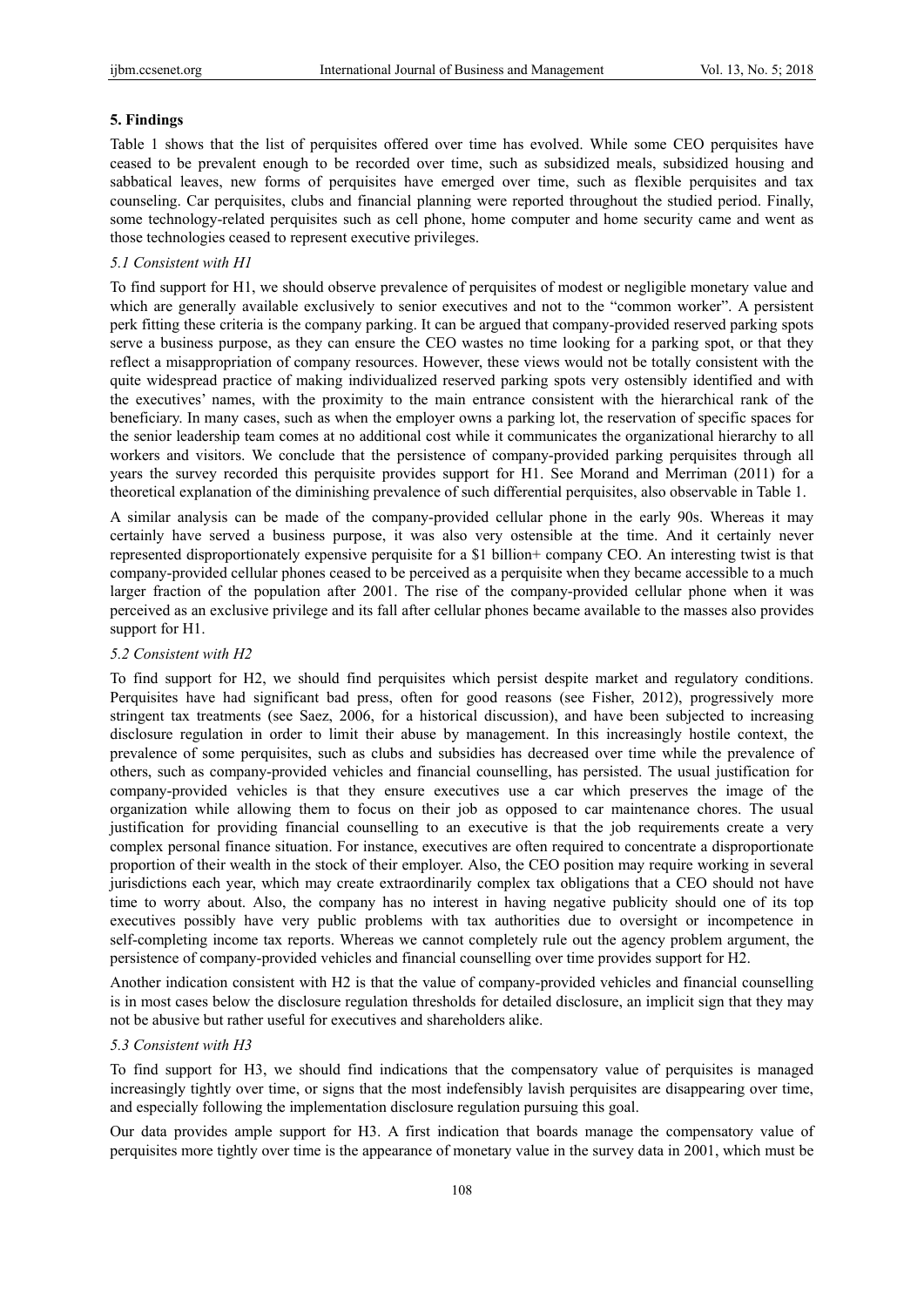the result of a certain demand since participants, as customers and purchasers of the survey, had a say in its design. The appearance of monetary value statistics is consistent with a realization by boards that perquisites are part of an executive's total compensation and that a company's spending on perquisites should be managed as a meaningful expense. This provides strong support for H3.

Also consistent with H3 is the emergence and prevalence growth of flexible perquisites. Flexible perquisites usually provide executives with a predetermined perquisites budget which may be spent on a selection of allowable or available company-sponsored perquisites, with any unspent budget usually paid in cash. The monetary value of each perquisite is then very clear and it is straightforward for boards to understand the compensatory value of the perquisites they provide. A number of companies make a preselection of perquisites mandatory in their flexible perquisites program, a feature consistent with H2.

The prevalence of subsidies in the early 70s and their progressive disappearance after 1978 is very consistent with the goal of the 1978 US Disclosure Rules (see Murphy, 2012). It is also consistent with H3 for two reasons. First, the 1978 Rules are the result of a very public outcry regarding executive perquisite excesses. It is therefore plausible that such publicity should have focused boards of directors' attention to perquisites, leading to a tighter management and the elimination of hard-to-justify subsidies. Second, the virtual extinction of subsidies by 1988, 10 years after the implementation of 1978 US Rules, is (at least visually in Table 1) tied to a change in the Canadian approach to perquisites and probably synched with the CEO turnover of those who were grandfathered subsidy perquisites by the most complacent boards. We note that the disappearance of subsidies surely gives credibility to the claim that perquisites may have been the result of agency problems, at least in the 70s. Nevertheless, their progressive disappearance, coupled with the emergence of new perquisites, especially those which can be valued unambiguously, gives credibility to the alternate viewpoint that perks may be managed to add value for shareholders.

The gradual disappearance of club perquisites, especially those not clearly serving a business purpose (e.g., fitness, discretionary), is also consistent with H3. We cannot rule out however that the disappearance of club perquisites may be linked to the evolution in the way of doing business. If such were the case however, their disappearance would be consistent with H2.

Finally, the disappearance of company aeroplane perquisites over time is also consistent with H3 since it is a perquisite associated with agency problems (Yermack, 2006).

## **6. Conclusion**

The main finding of this paper is that CEO perquisites are not uniquely the product of agency problems. They can also be a compensation vehicle beneficial to shareholders, either because they serve a business purpose or because they carry a status-conveying value for CEOs. In the latter case, the monetary cost of replacing some perquisites' status-conveying value with other forms of compensation carrying less status-conveying value per company dollar spent would be higher and, thus, value-destroying.

While we acknowledge that there may be agency problems associated with perquisites, our findings indicate that agency problems seem to have decreased over time, as boards of directors managed perquisites increasingly as a component of CEOs' total compensation, with the help of pressure originating, at least in part, from disclosure regulation.

The study has some limitations. We rely on a rich database providing mainly annual prevalence data. We did not have the possibility of designing empirical tests where we could have analyzed company-specific practices could have been even more conclusive. We also rely on a very rich, but nevertheless unique and only Canadian, data source, which makes the generalizability of data less certain. Many of our conclusions are based on the assumption that perquisites were recorded in years where their actual prevalence was measurable. While very reasonable, this is a working assumption that is not verifiable. Despite these limitations, we remain confident that they do not make our broad findings questionable.

There is ample room for future research. This study focuses on CEO perquisites. Comparisons between CEOs and non-CEO executives could provide further and more precise support for our hypotheses. Our data could be further analyzed in conjunction with the evolution of tax rules, of direct CEO compensation, of disclosure regulation, of shareholder activism, of governance and of the public's perception of perquisites. Finally, our approach acknowledging that there have been agency-related problems with perquisites, but that there are other coexisting explanations could be promising in other research settings.

## **References**

Andrews, A., Linn, S., & Yi, H. (2009). Corporate governance and executive perquisites: evidence from the new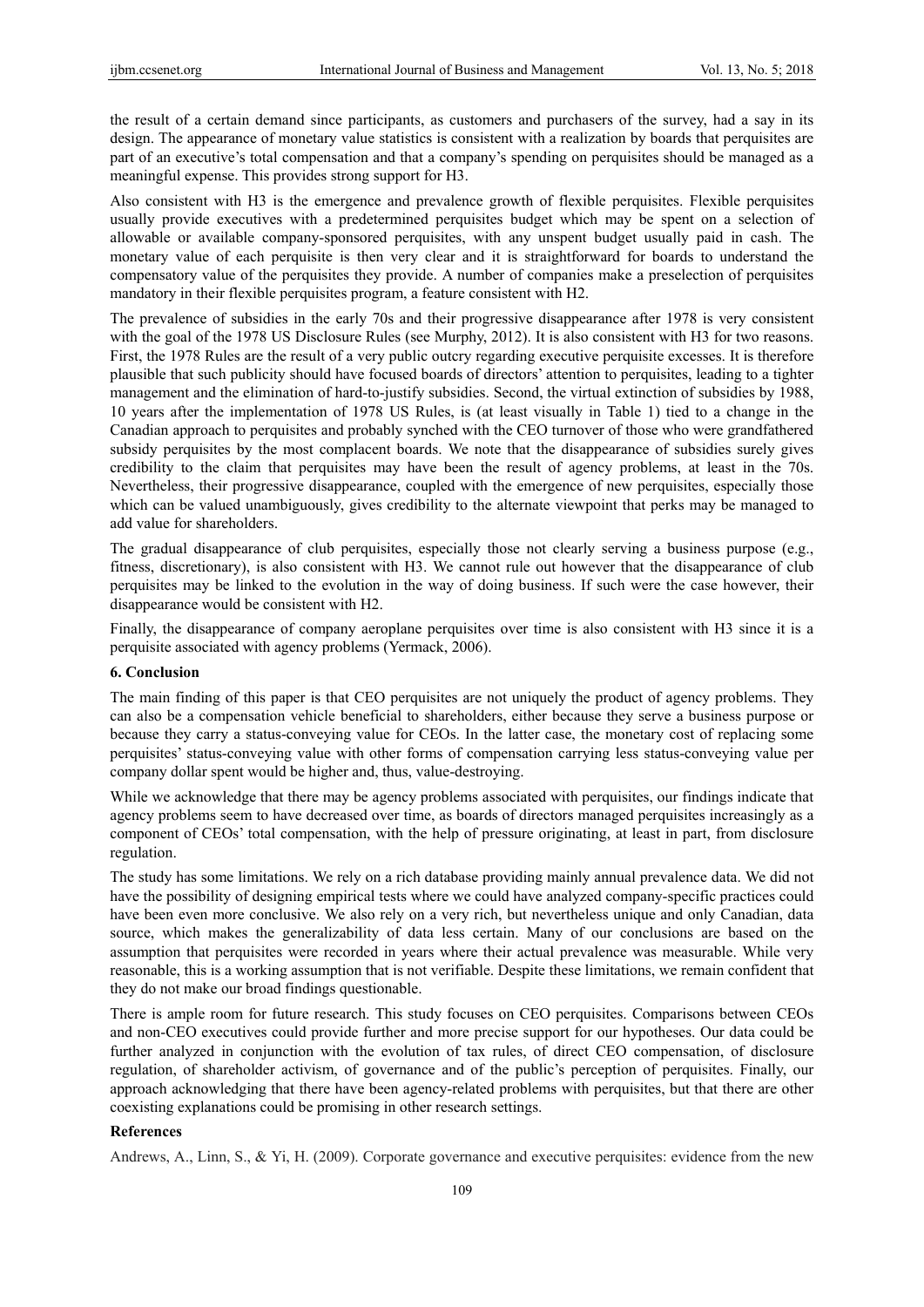SEC disclosure rules. *AAA 2009 Financial Accounting and Reporting Section (FARS) Paper.* March.

- Craighead, J. A., Magnan, M. L., & Thorne, L. (2004). The Impact of Mandated Disclosure on Performance‐Based CEO Compensation. *Contemporary Accounting Research*, *21*(2), 369-398. https://doi.org/10.1506/bpcx-d3fc-y8vy-m541
- Equilar (2007), *CEO Benefits & Perquisites Report*.
- Fama, E. (1980). Agency problems and the theory of the firm. *The Journal of Political Economy,* (2), 288-307. https://doi.org/10.1086/260866
- Fisher, D. (2012), The Most Outrageous Executive Perks. *Forbes*. https://doi.org/10.1093/ww/9780199540884.013.10000485
- Gélinas, P., Magnan, M., & St-Onge, S. (2009). CEO target compensation and performance standards in privately-and publicly-held firms through a disclosure regulation change. *International Journal of Business Governance and Ethics*, *4*(3), 222-249. https://doi.org/10.1504/ijbge.2009.023330
- Grossman, S. J., & Hart, O. D. (1980). Disclosure laws and takeover bids. *The Journal of Finance*, *35*(2), 323-334. https://doi.org/10.1111/j.1540-6261.1980.tb02161.x
- Jensen, M. C. (1986). Agency costs of free cash flow, corporate finance, and takeovers. *The American Economic Review*, *76*(2), 323-329. https://doi.org/10.1017/cbo9780511609435.005
- Jensen, M. C., & Meckling, W. H. (1976). Theory of the firm: Managerial behavior, agency costs and ownership structure. *Journal of financial economics*, *3*(4), 305-360. https://doi.org/10.1016/0304-405x(76)90026-x
- Liu, H., & Yin, J. (2011). Executive perquisites, excess compensation, and pay for performance. *Journal of Academy of Business and Economics*, *11*(3).
- MacDougall, A., & Lurie, J. (2008). New executive compensation disclosure rules affect issuers with year ends on or after December 31. *Osler, Hoskin & Harcourt LLP*, October. Retrieved from http://www.mondaq.com/canada/x/68738/Directors+Officers/New+Executive+Compensation+Disclosure+ Rules+Affect+Issuers+With+Year+Ends+On+Or+After+December+31+2008
- Magnan, M., St-Onge, S., & Thome, L. (1996), Performance organisationnelle et rémunération des dirigeants: une comparaison Canada—états-Unis. *Canadian Journal of Administrative Sciences / Revue Canadienne des Sciences de l'Administration*, 13, 102-118. https://doi.org/10.1111/j.1936-4490.1996.tb00108.x
- McGahran, K. T. (1988). SEC disclosure regulation and management perquisites. *Accounting Review*, *63*(1), 23-41.
- Morand, D. A., & Merriman, K. K. (2012). "Equality theory" as a counterbalance to equity theory in human resource management. *Journal of Business Ethics*, *111*(1), 133-144. https://doi.org/10.1007/s10551-012-1435-y
- Murphy, K. J. (2012). The politics of pay: A legislative history of executive compensation. *Research Handbook on Executive Pay*, 11-40. https://doi.org/10.4337/9781781005101.00007
- Rajan, R. G., & Wulf, J. (2006). Are perks purely managerial excess?. *Journal of Financial Economics*, *79*(1), 1-33. https://doi.org/10.1016/j.jfineco.2005.01.003
- Saez, E. (2006). Income concentration in a historical and international perspective. A. Auerbach, D. Card, and J. Quigley (Eds.), *Public Policy and Income Distribution*. https://doi.org/10.3386/w11955
- Siming, L. (2016). Orders of merit and CEO compensation: Evidence from a natural experiment. *Corporate Governance: An International Review*, *24*(1), 64-78. https://doi.org/10.1111/corg.12118
- Yermack, D. (2006). Flights of fancy: Corporate jets, CEO perquisites, and inferior shareholder returns. *Journal of Financial Economics*, *80*(1), 211-242. https://doi.org/10.1016/j.jfineco.2005.05.002
- Zhou, X. (1999). CEO target compensation and performance standards in privately- and publicly-held firms through a disclosure regulation change. *Journal of Corporate Finance*, *5*(3), 277-301.
- Zhou, X. (2000). CEO pay, firm size, and corporate performance: Evidence from Canada. *Canadian Journal of Economics/Revue canadienne d'économique*, *33*(1), 213-251. https://doi.org/10.1111/0008-4085.00013
- Zhou, X., & Swan, P. L. (2003). Performance thresholds in managerial incentive contracts. *The Journal of Business*, *76*(4), 665-696. https://doi.org/10.1086/377035